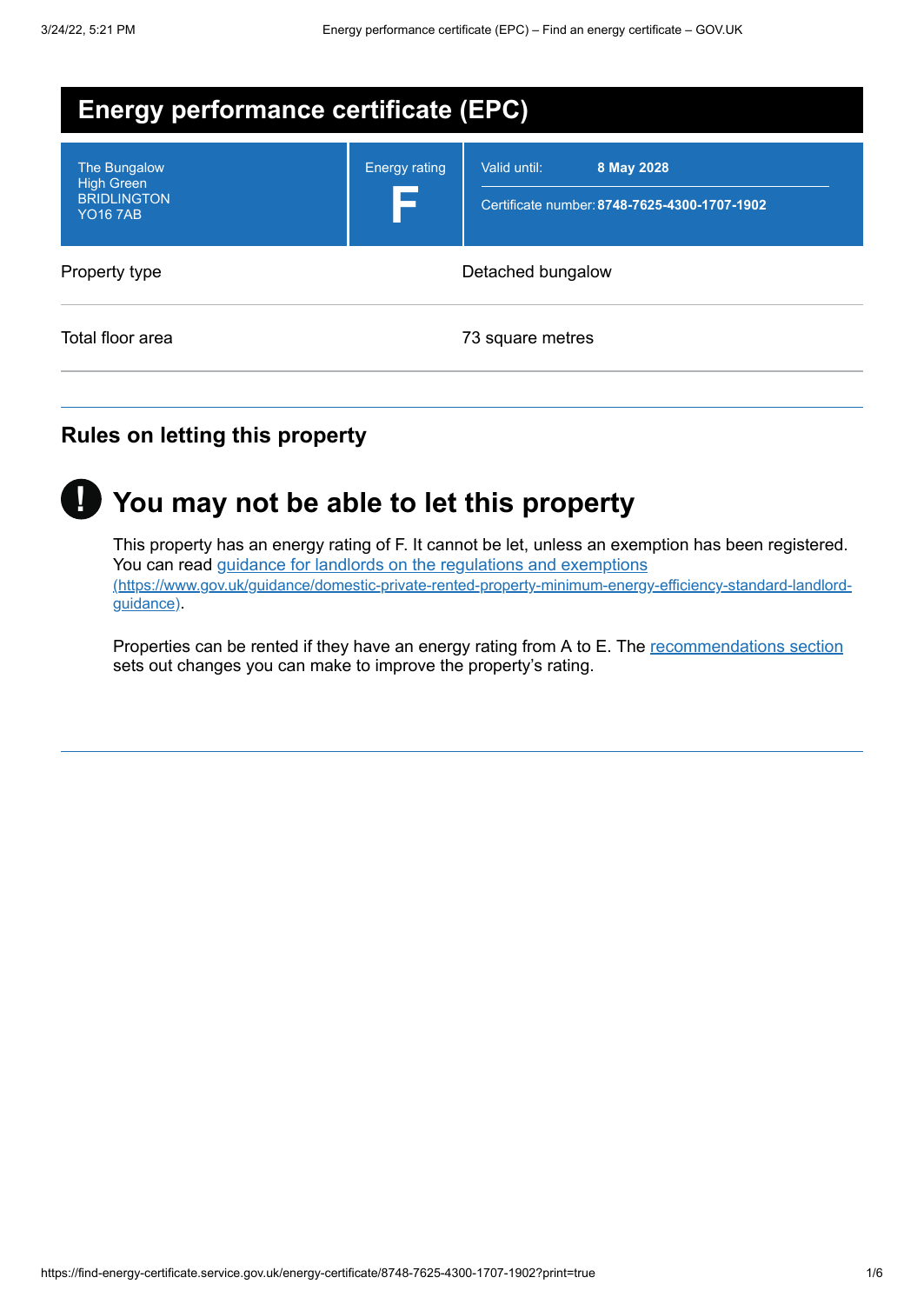### **Energy efficiency rating for this property**

This property's current energy rating is F. It has the potential to be B.

See how to improve this property's energy [performance.](#page-3-0)



The graph shows this property's current and potential energy efficiency.

Properties are given a rating from A (most efficient) to G (least efficient).

Properties are also given a score. The higher the number the lower your fuel bills are likely to be.

For properties in England and Wales:

the average energy rating is D the average energy score is 60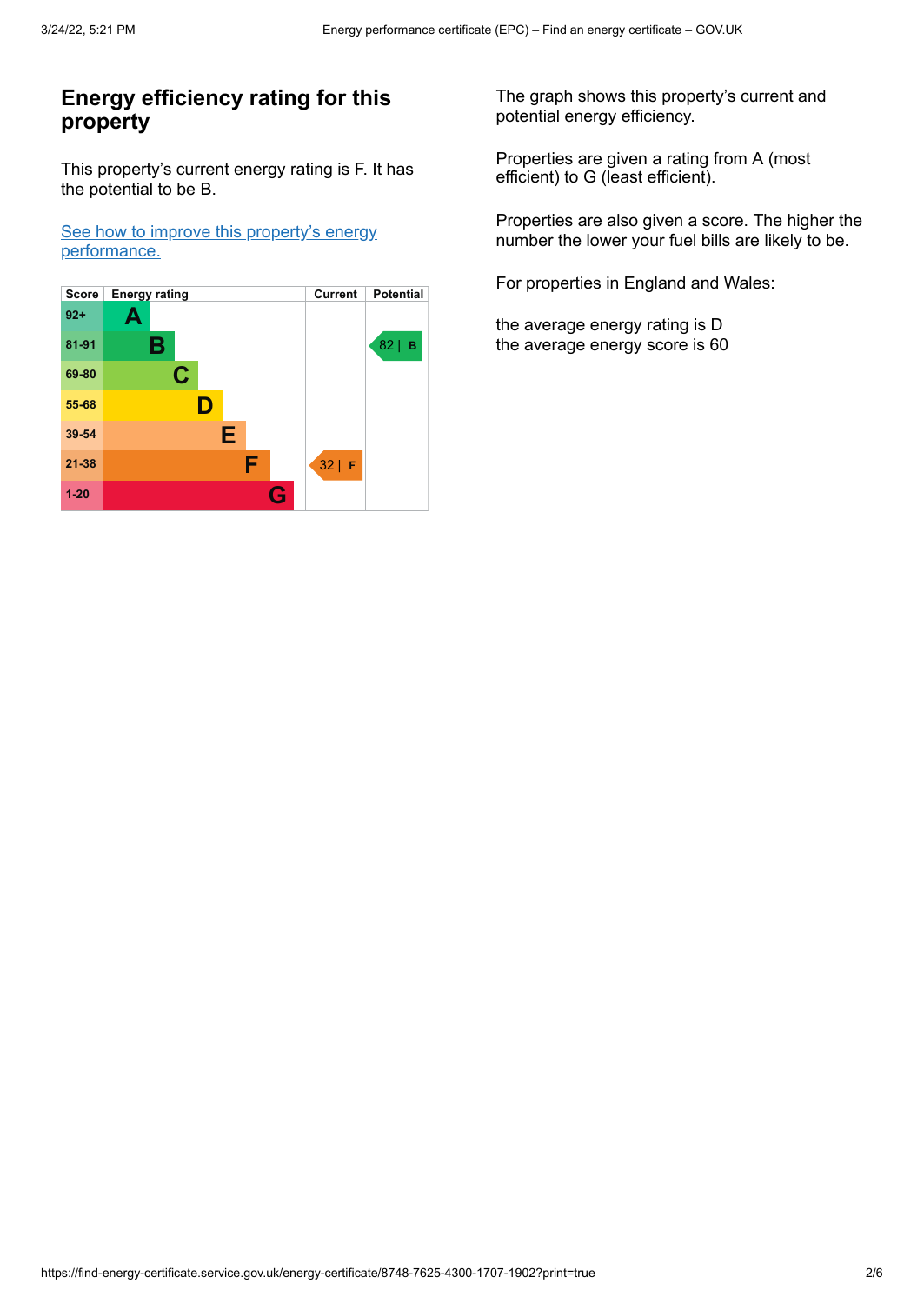### **Breakdown of property's energy performance**

This section shows the energy performance for features of this property. The assessment does not consider the condition of a feature and how well it is working.

Each feature is assessed as one of the following:

- very good (most efficient)
- good
- average
- poor
- very poor (least efficient)

When the description says "assumed", it means that the feature could not be inspected and an assumption has been made based on the property's age and type.

| <b>Feature</b>       | <b>Description</b>                          | Rating    |
|----------------------|---------------------------------------------|-----------|
| Wall                 | Cavity wall, as built, insulated (assumed)  | Good      |
| Roof                 | Pitched, 200 mm loft insulation             | Good      |
| Window               | Fully double glazed                         | Average   |
| Main heating         | Room heaters, electric                      | Very poor |
| Main heating control | Programmer and appliance thermostats        | Good      |
| Hot water            | Electric immersion, standard tariff         | Very poor |
| Lighting             | Low energy lighting in 71% of fixed outlets | Very good |
| Floor                | Suspended, no insulation (assumed)          | N/A       |
| Secondary heating    | Portable electric heaters (assumed)         | N/A       |

#### **Primary energy use**

The primary energy use for this property per year is 457 kilowatt hours per square metre (kWh/m2).

| <b>Environmental impact of this</b><br>property                                                        |                             | This property produces                                                                                                                                        | 5.6 tonnes of CO2 |
|--------------------------------------------------------------------------------------------------------|-----------------------------|---------------------------------------------------------------------------------------------------------------------------------------------------------------|-------------------|
| This property's current environmental impact<br>rating is E. It has the potential to be D.             |                             | This property's potential<br>production                                                                                                                       | 3.5 tonnes of CO2 |
| Properties are rated in a scale from A to G<br>based on how much carbon dioxide (CO2) they<br>produce. |                             | By making the recommended changes, you<br>could reduce this property's CO2 emissions by<br>2.1 tonnes per year. This will help to protect the<br>environment. |                   |
| Properties with an A rating produce less CO2                                                           |                             |                                                                                                                                                               |                   |
| than G rated properties.                                                                               |                             | Environmental impact ratings are based on<br>assumptions about average occupancy and                                                                          |                   |
| An average household<br>produces                                                                       | 6 tonnes of CO <sub>2</sub> | energy use. They may not reflect how energy is<br>consumed by the people living at the property.                                                              |                   |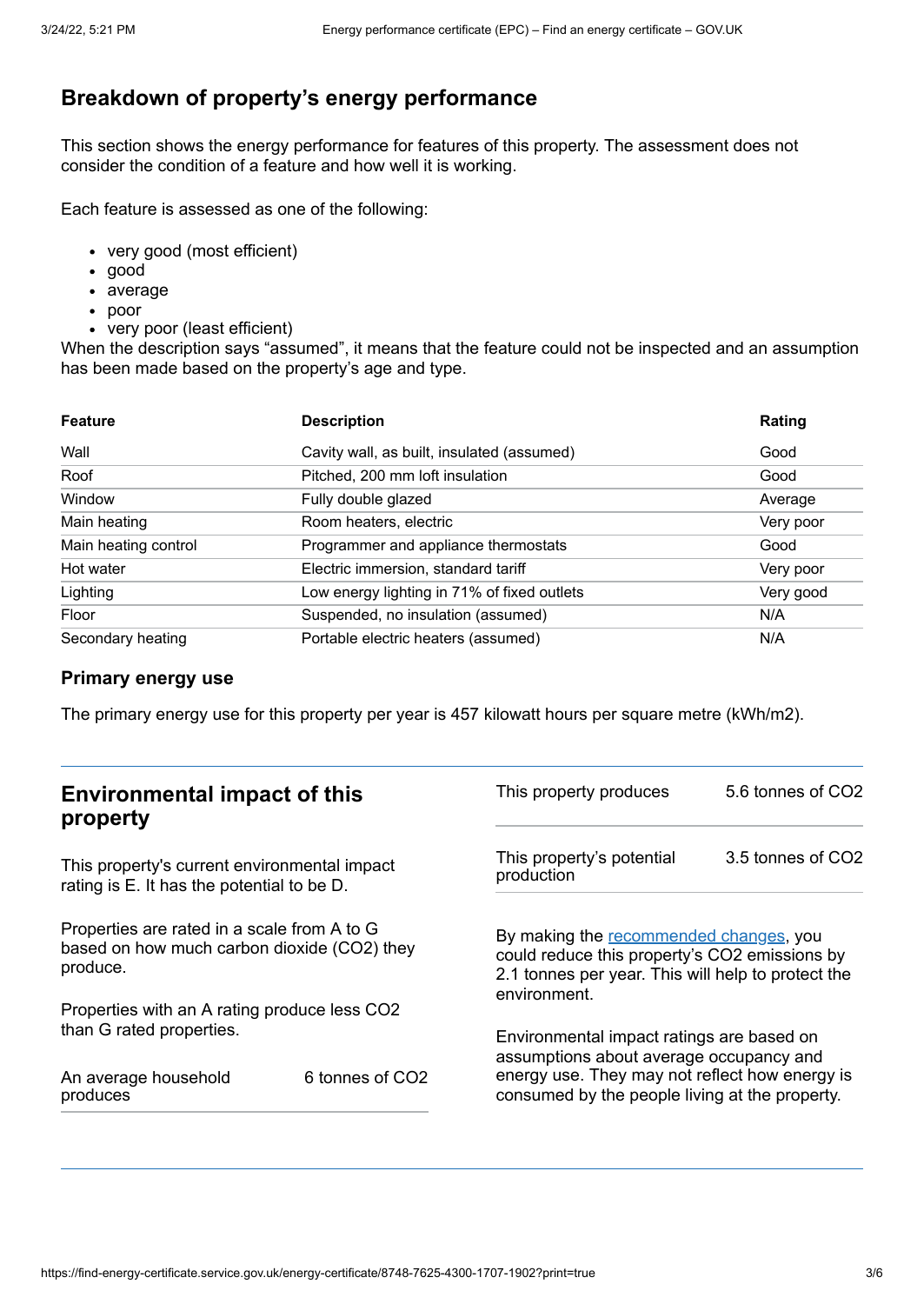## <span id="page-3-0"></span>**How to improve this property's energy performance**

Making any of the recommended changes will improve this property's energy efficiency.

If you make all of the recommended changes, this will improve the property's energy rating and score from F (32) to B (82).

| <b>Recommendation</b>                                | <b>Typical installation cost</b> | <b>Typical yearly saving</b> |
|------------------------------------------------------|----------------------------------|------------------------------|
| 1. Floor insulation (suspended floor)                | £800 - £1.200                    | £208                         |
| 2. Add additional 80 mm jacket to hot water cylinder | £15 - £30                        | £25                          |
| 3. High heat retention storage heaters               | £2.400 - £3.600                  | £663                         |
| 4. Solar water heating                               | £4,000 - £6,000                  | £55                          |
| 5. High performance external doors                   | £1.500                           | f29                          |
| 6. Solar photovoltaic panels                         | £5,000 - £8,000                  | £322                         |

#### **Paying for energy improvements**

Find energy grants and ways to save energy in your home. [\(https://www.gov.uk/improve-energy-efficiency\)](https://www.gov.uk/improve-energy-efficiency)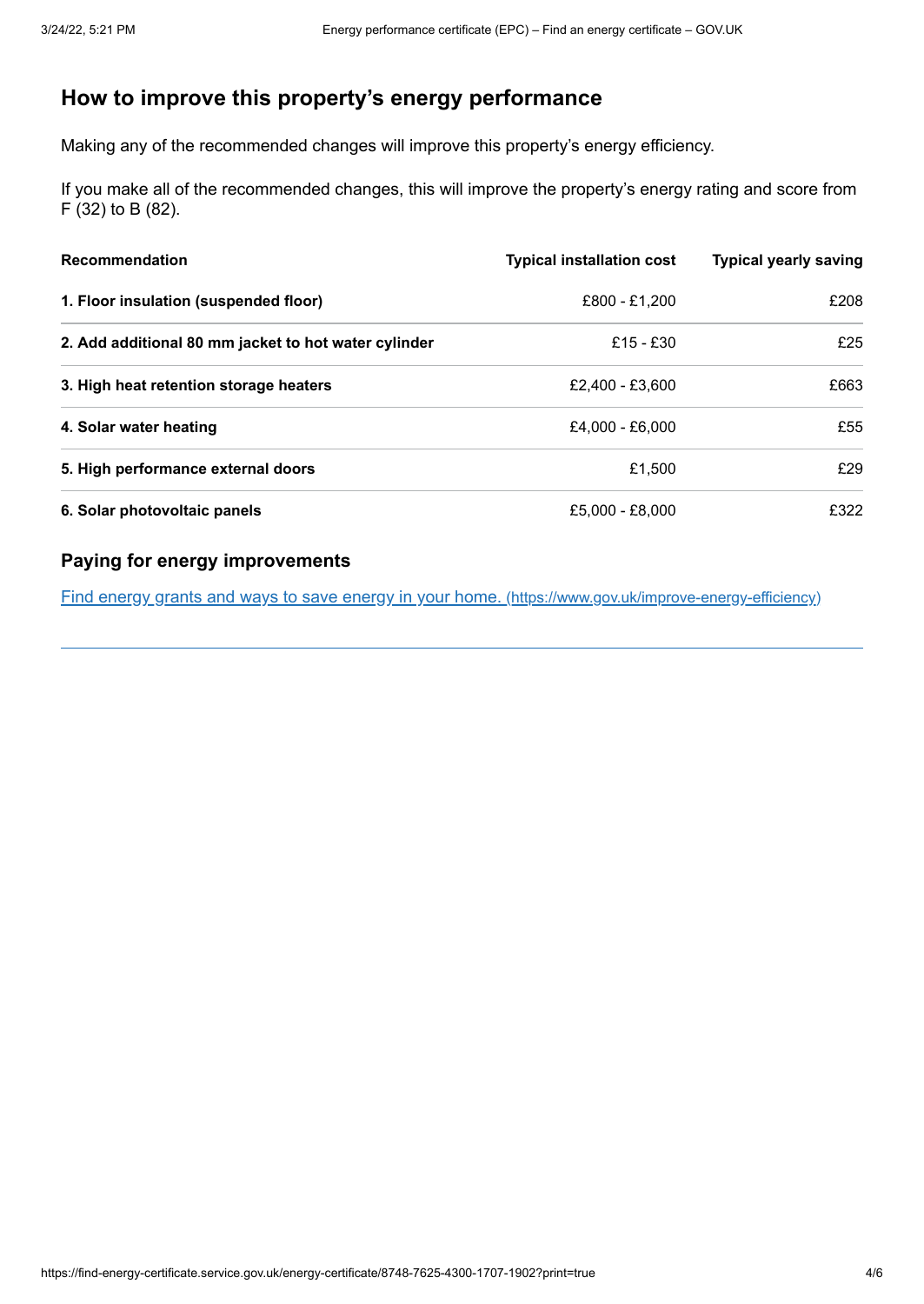#### **Estimated energy use and potential savings**

| Estimated yearly energy<br>cost for this property | £1744 |
|---------------------------------------------------|-------|
| Potential saving                                  | £980  |

The estimated cost shows how much the average household would spend in this property for heating, lighting and hot water. It is not based on how energy is used by the people living at the property.

The estimated saving is based on making all of the [recommendations](#page-3-0) in how to improve this property's energy performance.

For advice on how to reduce your energy bills visit Simple Energy Advice [\(https://www.simpleenergyadvice.org.uk/\)](https://www.simpleenergyadvice.org.uk/).

#### **Heating use in this property**

Heating a property usually makes up the majority of energy costs.

#### **Estimated energy used to heat this property**

| Space heating | 8329 kWh per year |
|---------------|-------------------|
| Water heating | 2069 kWh per year |

#### **Potential energy savings by installing insulation**

The assessor did not find any opportunities to save energy by installing insulation in this property.

You might be able to receive Renewable Heat Incentive payments [\(https://www.gov.uk/domestic](https://www.gov.uk/domestic-renewable-heat-incentive)renewable-heat-incentive). This will help to reduce carbon emissions by replacing your existing heating system with one that generates renewable heat. The estimated energy required for space and water heating will form the basis of the payments.